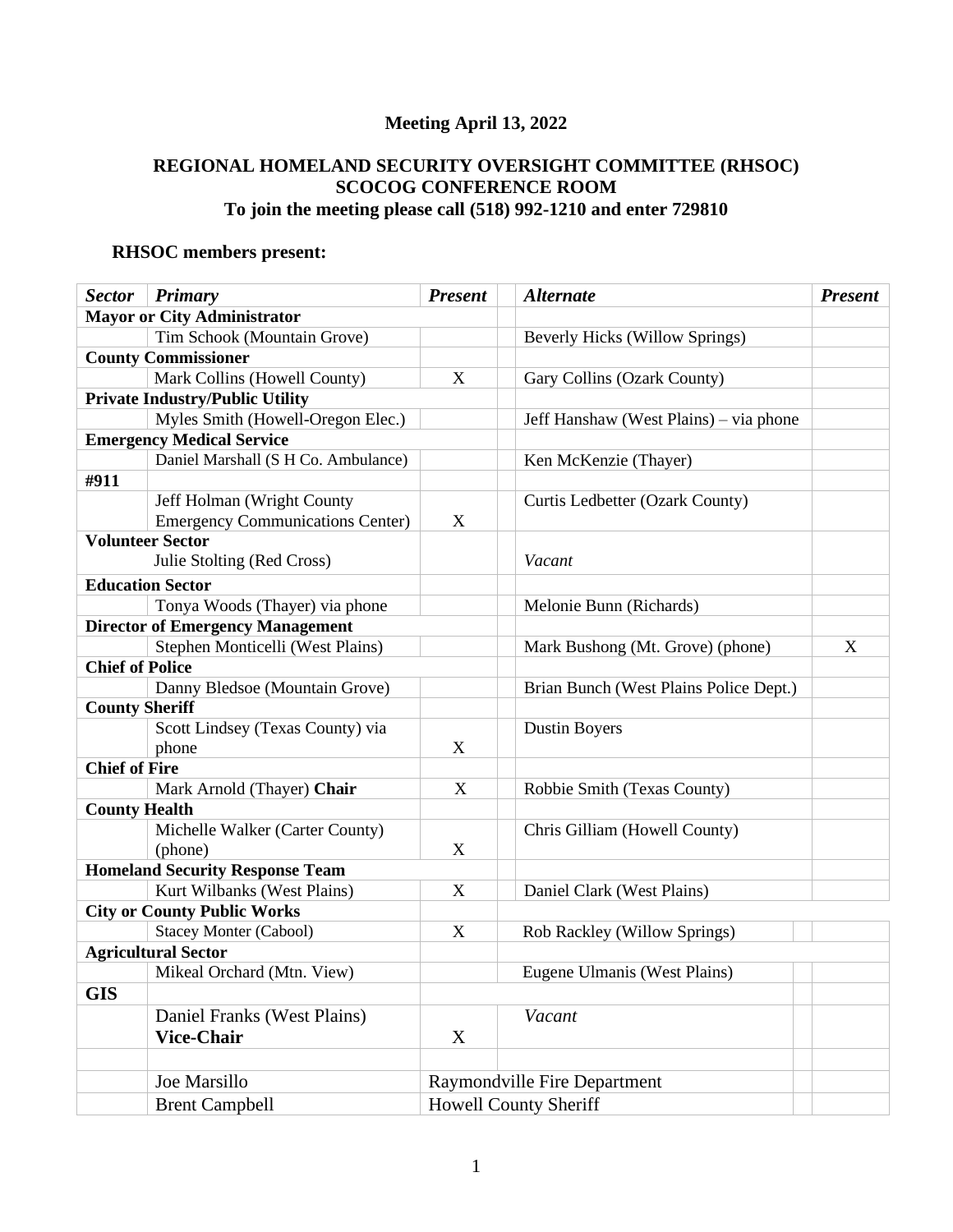| Joe Auffert                  | <b>Howell County Rural Fire Department</b>      |  |  |
|------------------------------|-------------------------------------------------|--|--|
| Nate Franks                  | Howell County 911                               |  |  |
| Kent Edge                    | <b>SEMA</b>                                     |  |  |
| Nick Heavrin                 | <b>Mountain View Fire Department</b>            |  |  |
| John Case (phone)            | <b>DNR</b>                                      |  |  |
| Kristin Kayser (phone)       | <b>OHS</b>                                      |  |  |
| Teresa Tost (phone)          | <b>Ava City Fire Department</b>                 |  |  |
|                              |                                                 |  |  |
| <b>SCOCOG Staff Present:</b> |                                                 |  |  |
| Jessica Paulk                | <b>Emergency Planner</b>                        |  |  |
| Angie Ball                   | <b>Communications and Marketing Coordinator</b> |  |  |

The meeting was called to order at 10:03 a.m. The roll of voting members was taken and there was a quorum.

Jeff Holman moved to approve the April 2022 agenda. Kurt Wilbanks seconded the motion and the motion carried.

Scott Lindsey moved to approve the minutes of the January 13, 2022 meeting. Kurt Wilbanks seconded and the motion carried.

#### **Old Business**

#### **RHSOC Committee Status**

Mark Arnold said that GIS and Volunteer Sector representatives were still needed. Daniel added that he is working on filling the GIS representative sector.

### **Grant Updates: FY2019 – FY2020**

Jessica said that regarding FY2019, she had a meeting with Kristin, Cody, and Chelsey regarding the open pots of money, and no, funds cannot be moved from year to year. She said that regarding the 2019 funds, she will create a line item to make purchases with the remaining funds. Kurt said that regarding decals, two companies haven't provided anything yet. Jessica said those decals go on trailers, etc. Mark Arnold suggested checking with body shops due to it being a custom decal. The group said that shops in Mountain Grove and Cabool might be options. Jessica said that once those are purchased, then the grant can be closed. Kristin said that she needs a specific amount to create that line item. Jessica asked if multiple lines can be moved into one, and if a vote was necessary? Kristin didn't believe a vote was necessary. Jessica asked what to do since we cannot move money from one year to another. Jeff Holman made a motion to movie monies necessary for decals to a single line item. Daniel Franks seconded the motion. Jessica said that her total showed \$6,654.98 so far but would send out a final number. Roll call vote is as follows:

Tim – absent Beverly – absent Mark Collins – yea Gary – absent Myles – absent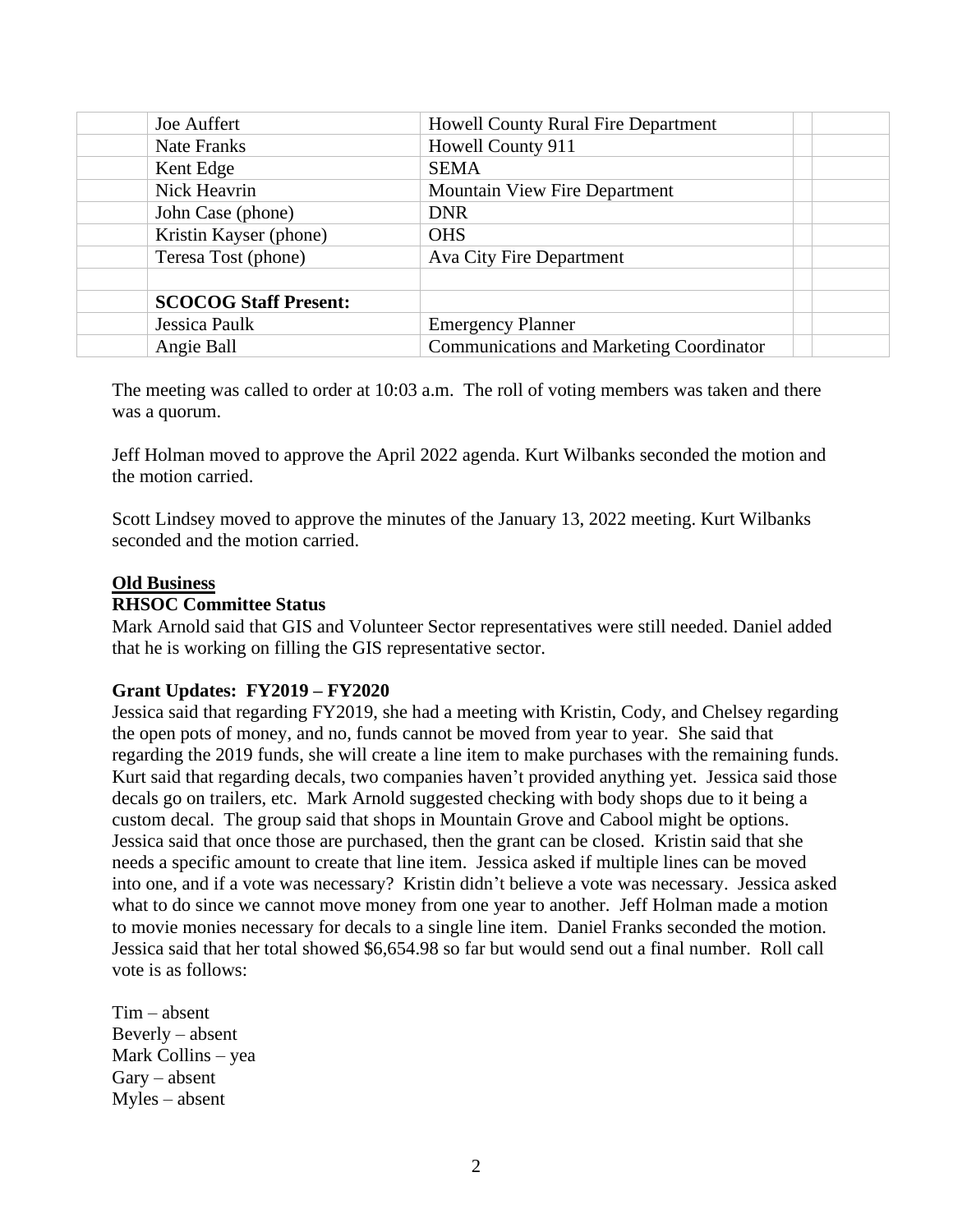Jeff Hanshaw – absent Daniel Marshall - absent Ken – absent Jeff Holman – yea Curtis – absent Julie – absent Tonya – absent Melonie – absent Stephen – absent Mark Bushong – yea Danny – absent Brian – absent  $Scott - vea$ Dustin – absent Mark Arnold – yea Robbie – absent Michelle – yea Chris – absent  $Kurt - yea$ Daniel Clark – absent Stacey – yea Rob – absent Mikeal – absent Eugene – absent Daniel Franks – yea

Nine yea votes, zero nay votes. The motion carried.

Regarding FY2020, Jessica said that the Licking PD purchase has to stay in 2020, and they can't afford the remaining repeaters. There is \$2,700 from them. All radios have been taken care of. Jessica asked Kristin about the radios, she confirmed that those have been taken care of. Jessica asked what to do with the remaining funds, there as approximately \$2,700 left, and almost \$4,000 to move. Jessica then added that these could be moved to one line item, and Jeff Holman said that the Wright County 911has an invoice totaling \$1,500.

At this time, Mark Arnold discussed the 2022 funding. He said that the notice of funding will go out no later than May 15, then the grant cycle opens on May 20, then there will be 30 days this year, and will close on June 17. There will then be a review period at OHS. In July, there will be a reviewer training. From July 18 to July 29, peer review and scoring will occur. In August, application funding recommendations will be made. Then on August 11, the RHSOC meeting will be held here. He added that the application has changed, more justification is needed. The scoring guide has changed some as well. There will be a scoring training. If awarded, applicants may be asked to fill out a feedback survey. If requesting items, quotes need to match the request exactly. There will also be a question whether individuals participated in the THIRA. He reminded those present to be aware that monies are getting lesser and lesser, and due diligence is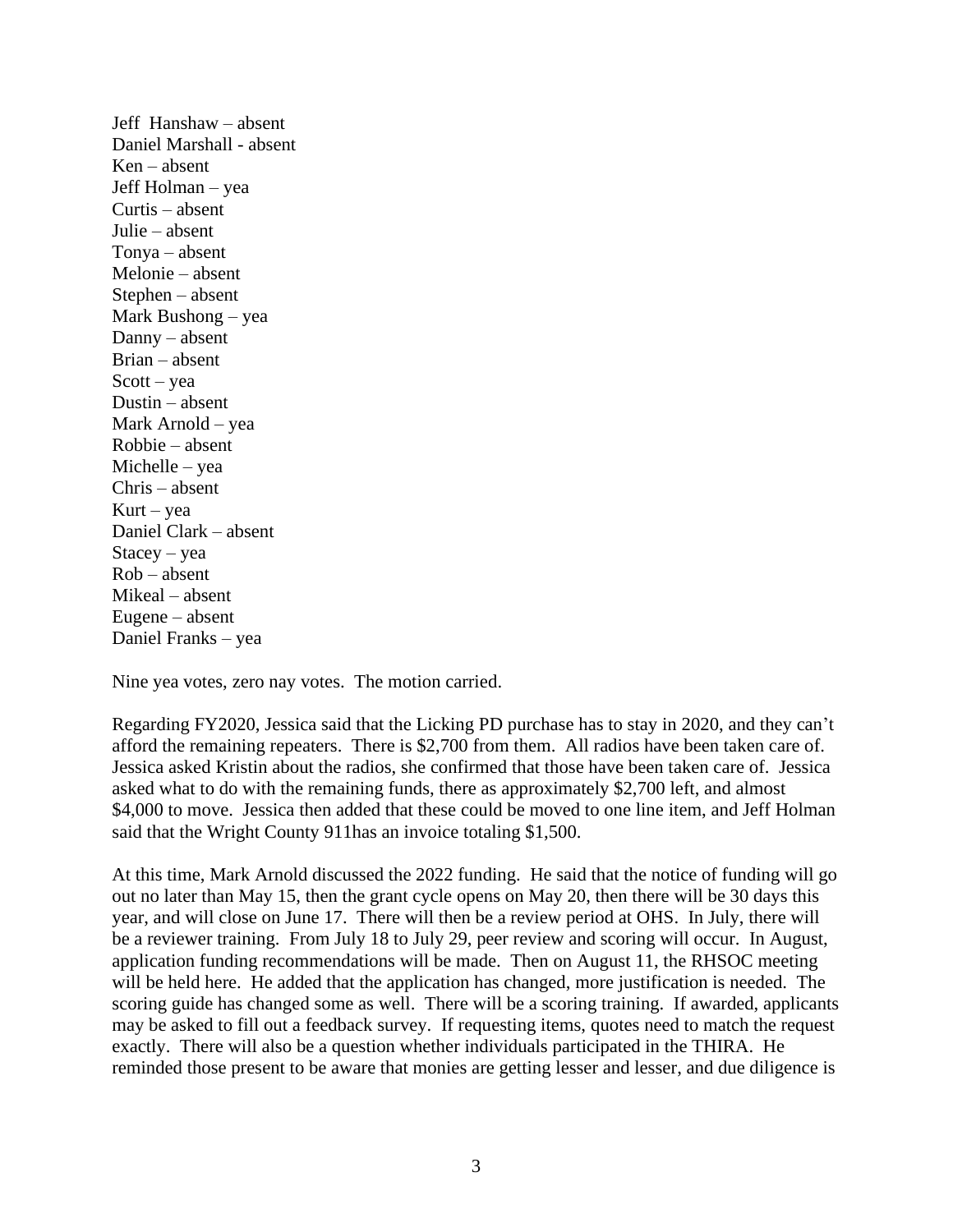necessary. He encouraged everyone to get quotes together now. Mark also added to make sure vendors will honor the quote that was given.

Jessica said that regarding FY2020, there are monies in the fire category totaling \$3,200. Kurt used the 2019 balance to buy meters. Jessica said that she will keep that line item separate. Kristin said she shows a balance of \$5,405.31. The group then discussed using all leftover monies for trauma kits. Motion to approve moving all 2020 leftover funds to one line item for the purchase of trauma kits was made by Mark Bushong. Jeff Holman seconded the motion. Roll call vote is as follows:

Tim – absent Beverly – absent Mark Collins – yea Gary – absent Myles – absent Jeff Hanshaw – absent Daniel Marshall - absent Ken – absent Jeff Holman – yea Curtis – absent Julie – absent Tonya – absent Melonie – absent Stephen – absent Mark Bushong – yea Danny – absent Brian – absent  $Scott - vea$ Dustin – absent Mark Arnold – yea Robbie – absent Michelle – yea Chris – absent Kurt – yea Daniel Clark – absent Stacey – yea Rob – absent Mikeal – absent Eugene – absent Daniel Franks – yea

Nine yea votes, zero nay votes. The motion carried.

Jessica added that FY2021 is just starting. She has gotten the SCBA cylinders, and she doesn't know where Brian is with the drone. She said that the Raymondville SCBA is being worked on.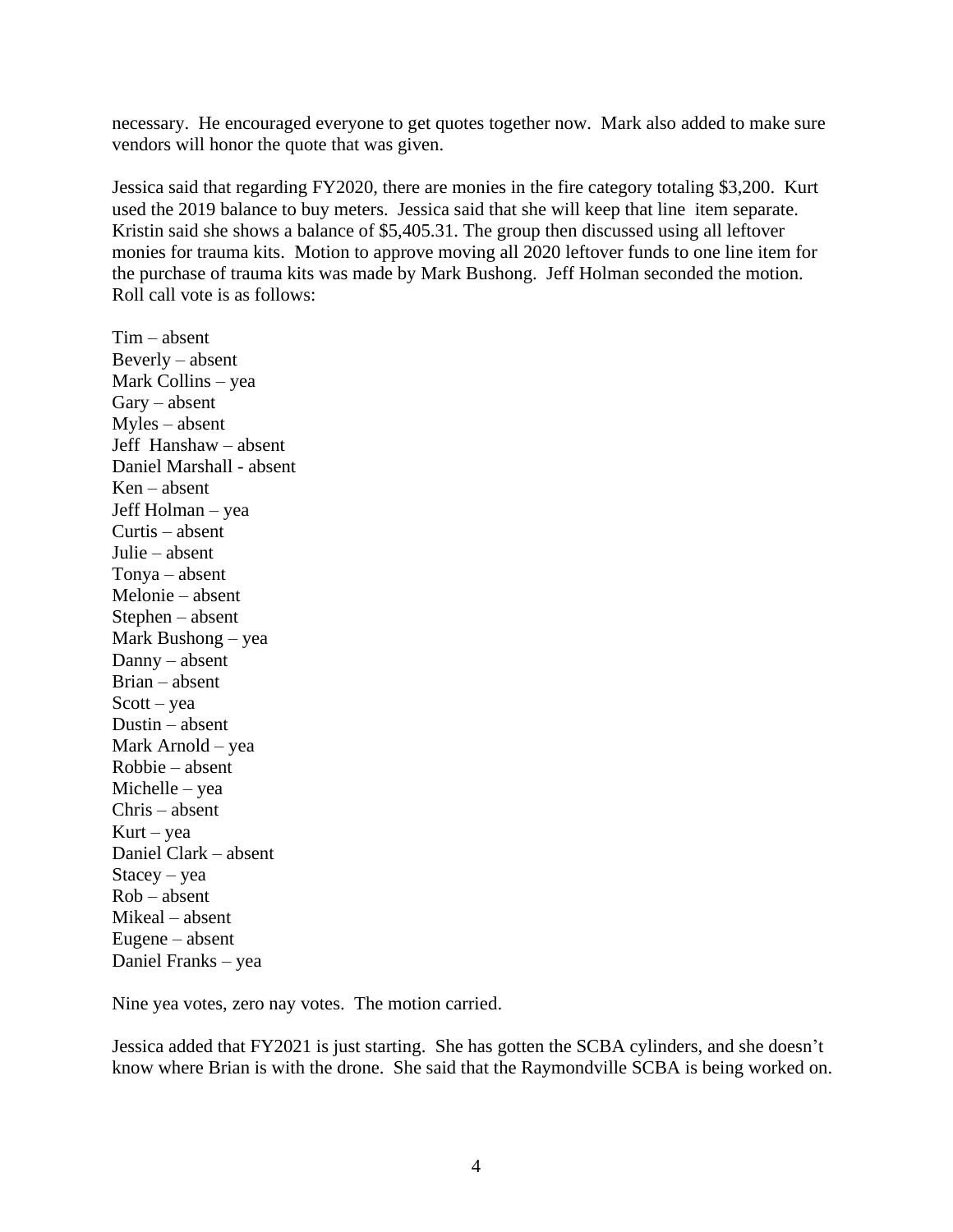### **Region G Training & Exercise**

Kent said that there is a 2022 STEMS planning and training exercise scheduled for April 26 at the EOC. At this, it will be decided what kind of trainings to have. There will be an amateur radio source workshop on May 17 at the EOC. An ICS300 workshop will be held on May 20 through May 22 at Fire Station #1 in West Plains. An ICS400 workshop will be held for two days in June at Fire Station #1 in West Plains. A disaster management for public services class, part 1 of 4, will be held on December 6 and December 7 at the West Plains Civic Center. Mark Arnold added that at the end of this month on April 29 and 30, an emergency vehicle drivers class will be held in Houston.

### **Purchasing and Budget**

Jessica said that any time an application is submitted, go with higher numbers, and we can vote to change the quantities. Be aware that through DPS and OHS, you must go off of the application when purchasing (the brand and number); that's what you get. If this is not completed this way, you have to go through the amendment process to change that. Jessica said that this will be the only meeting we will be having until after the applications are submitted. If anyone is interested in submitting an application, there will be no meetings or discussions before that. After group discussion, it was decided to hold a workshop here on June 1 at 10:00.

# **New Business**

### **OHS**

Kristin said that they have a workshop set up, and she suggested for all to go to the webgrants page and look at the previous applications that were approved and see what they are looking for. She said to please include priorities in applications. Regarding the 2022 applications, requirements have not been decided on yet. If there are any questions, please contact Jessica or herself and Chelsey. Mark asked about the soft targets money. He wanted to know if that is going to be the same next year. Chelsey added that they are still determining that. Jessica asked if there were a minimum number of peer reviewers; Kristin said five. Jessica said that she will have to have conflict of interest forms signed too.

## **HSAC**

Mark Arnold said that he had been voted to be the Chair of Chairs for the next year.

### **THIRA – Updates**

Mark Arnold said that we have to do a revision of this by the first part of October.

### **Interoperable Communications / MOSWIN – DPS**

Kent said that next Tuesday there will be a MOSWIN test. Mark added that in August in Cape Girardeau, there will be a communications event.

#### **Agency Updates SEMA**

### **DNR**

John Case with DNR said that a guide has been developed for reporting oil spills in Missouri. I showed the group the information, and he added that he sent the list to my RHSOC contacts.